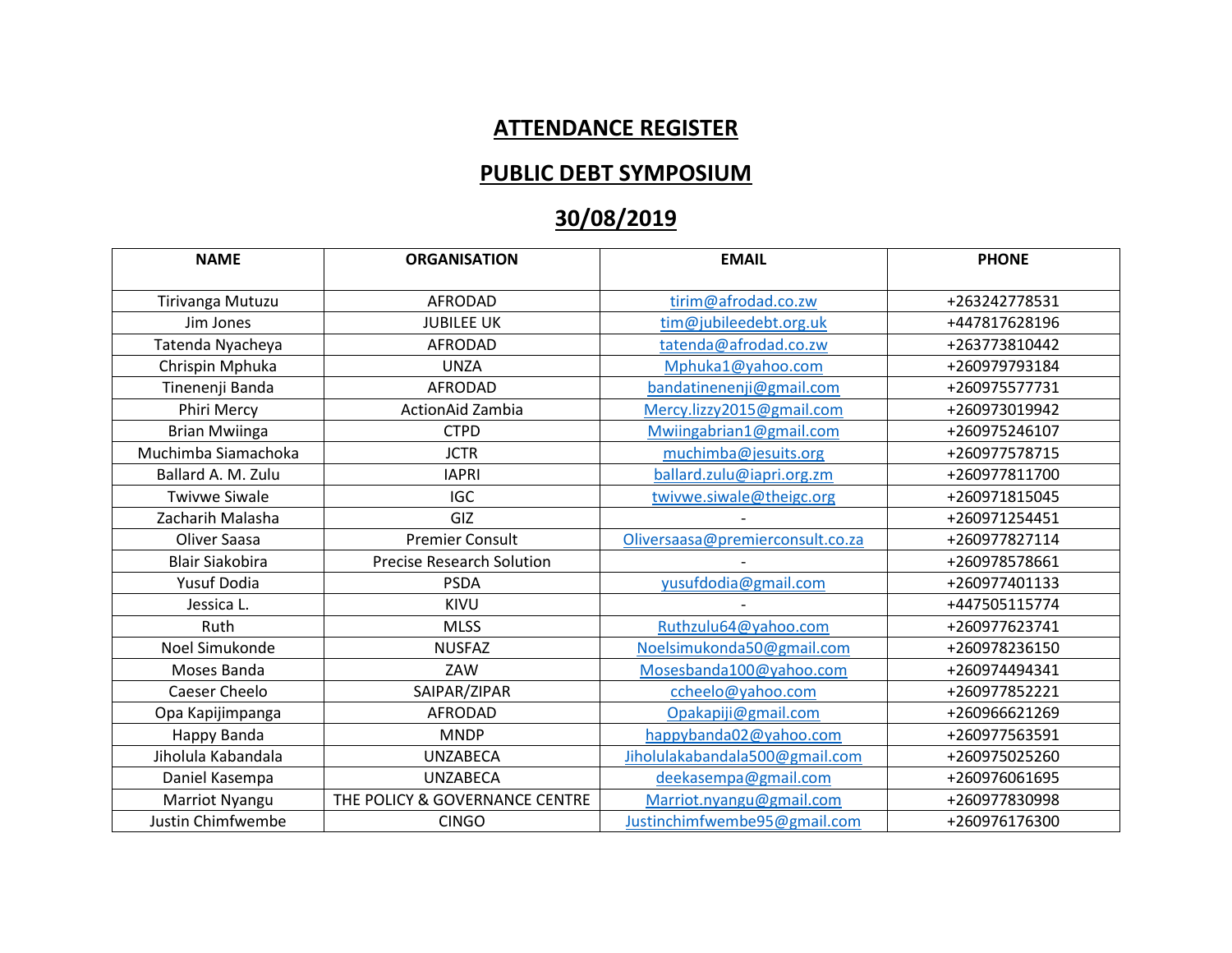| Ivan Zyuulu              | <b>BOZ</b>                         | izyuulu@boz.zm                    | +260977490304 |
|--------------------------|------------------------------------|-----------------------------------|---------------|
| Mathews Mhuru            | <b>CSO SUN</b>                     | mathewsmhuru@csosun.org           | +260977295390 |
| Nomsa Ngoma              | CSO SUN                            | Nomsangoma9@gmail.com             | +260977183043 |
| Jacob Makambwe           | <b>SACBTA</b>                      | jacob@sacbta.org                  | +260977200071 |
| <b>Edmond Mwakalombe</b> | <b>MCDSS</b>                       | mwakalombe@gmail.com              | +260977199324 |
| Domia Phiri              | <b>CSPR</b>                        | domiaphiri@gmail.com              | +260972662832 |
| Musanje                  | <b>CSPR</b>                        | maggie@gmail.com                  | +260977651218 |
| Duma Zondwayo            |                                    | zondyduma@gmail.com               | +260976197359 |
| Yande Kalengo            | <b>ACTIONAID</b>                   | Yande.kalengo@actionaid.org       | +260961483876 |
| Philip Ngongo            | <b>GLOBAL COMMODITIES ADVISORY</b> | pngongo@gcazambia.com             | +260969941541 |
| Raphael Lungu            | <b>UNZABECA</b>                    |                                   | +260976713421 |
| Precious Banda           | <b>UNZABECA</b>                    | Preciousbanda02@gmail.com         | +260973692347 |
| Benson Chipangano        | <b>UNZABECA</b>                    | bensonchipanganocaptain@gmail.com | +260971998754 |
| Innocent Melu            | ZDA                                | innocentmelu@zda.org.zm           | +260977824605 |
| Kanenga Haggai           | <b>UNZA</b>                        | haggaik@unza.zm                   | +260979431384 |
| <b>Traci Cook</b>        | <b>NDI</b>                         | tcook@ndi.org                     | +260969030144 |
| Nyambe Nyambe            | <b>UNZA</b>                        | Squarednyambe@gmail.com           | +260976568625 |
| <b>Malilo Margret</b>    | <b>UNZA</b>                        | Margretmalilo1993@gmail.com       | +260971750772 |
| Vincent Kimsop           |                                    | Vkimosopotaxjusticeafrica.net     | +254720949381 |
| Chola Chambeshi          | ZAP                                | cholachambeshi@gmail.com          | +260978819803 |
| S'Muso Akapecwa          | ZCCM-HI                            | Muso.akapelwa@acl.com             | +260978402415 |